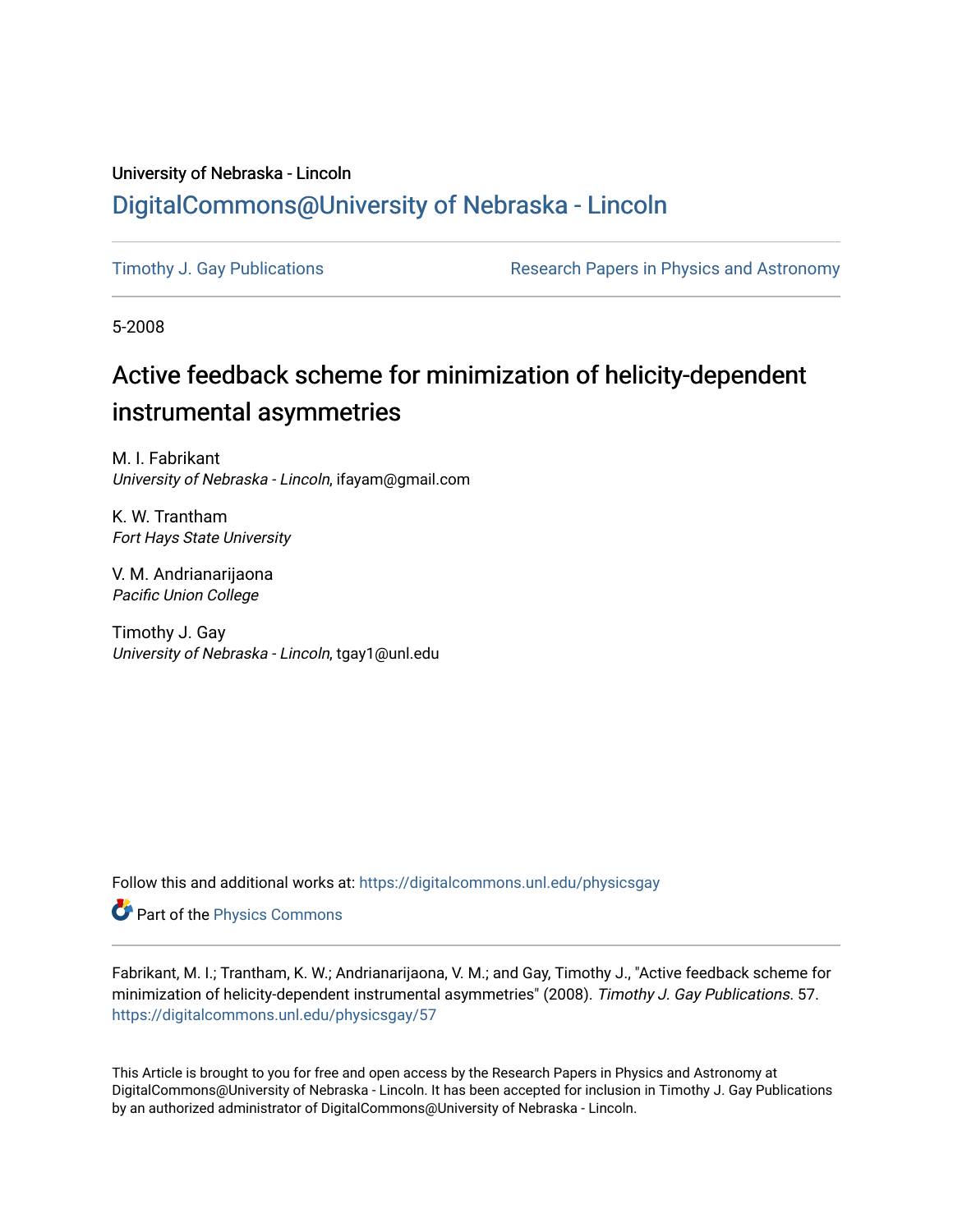Published in *Applied Optics* 47:13 (May 1, 2008), pp. 2465–2469. Copyright © 2008 Optical Society of America. Used by permission. Submitted December 10, 2007; revised March 29, 2008; accepted April 4, 2008; published online April 29, 2008.

# **Active feedback scheme for minimization of helicity-dependent instrumental asymmetries**

M. I. Fabrikant,<sup>1</sup> K. W. Trantham,<sup>2</sup> V. M. Andrianarijaona,<sup>3</sup> and T. J. Gay<sup>1</sup>

1. Behlen Laboratory of Physics, University of Nebraska–Lincoln, Lincoln, Nebraska 68588, USA

2. Fort Hays State University, Hays, Kansas 67601, USA

3. Pacific Union College, Angwin, California 94508, USA

*Corresponding author* — M. I. Fabrikant, ifayam@gmail.com

# **Abstract**

A method for the active feedback reduction of optical instrumental intensity asymmetries is presented. It is based on the fast chopping of two spatially separated beams of light with orthogonal linear polarizations that are recombined and passed through a quarter-wave plate to yield a single beam with rapidly flipping helicity. Active electro-optic feedback has been successfully employed to maintain this asymmetry below 10−5.

# **1. Introduction**

Of the available methods to produce polarized electrons, laser-induced photoemission from GaAs crystals is advantageous because it allows the rapid flipping of electron spin using optical means [1]. Weaknesses of this method emerge if the experimental signal is sensitive to spin; helicity reversal of the laser beam is generally associated with both spatial and intensity variations, which are produced by the optical elements responsible for helicity reversal. If the GaAs crystal has a nonuniform quantum efficiency over its surface, helicity-related spatial movement of the laser beam may produce a helicity-dependent current asymmetry emerging from the polarized electron source. Similarly a helicity-dependent laser intensity will produce a corresponding helicity-dependent current, even in the absence of spatial variations. Polarized electron currents that depend on their spin direction will subsequently cause an instrumental asymmetry (IA) mimicking a true spin-dependent signal. In this paper we define photon intensity or electron current asymmetry as

$$
A = \frac{I^- - I^+}{I^- + I^+}
$$
 (1)

where  $I^+$  is the current or intensity of predominantly forward-spin electrons or photons and *I*<sup>−</sup> is the equivalent quantity for spin-backward particles. We present an active feedback scheme to correct this problem at the optical level. In previous work [2] we have shown that the upper limit of IA with passively stabilized optical spin reversal is ~5 × 10−4. Active feedback to correct this problem has been investigated by several groups [3–8], but to our knowledge this is the first scheme that does not make use of electro-optic or electromechanical feedback operating at the helicity-reversal frequency to force instrumental asymmetries to zero.

The work reported here was necessitated by the requirements of a larger experiment designed to observe electron circular dichroism (ECD) [9,10]. In this experiment, polarized electrons with alternately forward and backward longitudinal spins traverse a chiral vapor target. The goal is to observe a spin-dependent asymmetry in the number of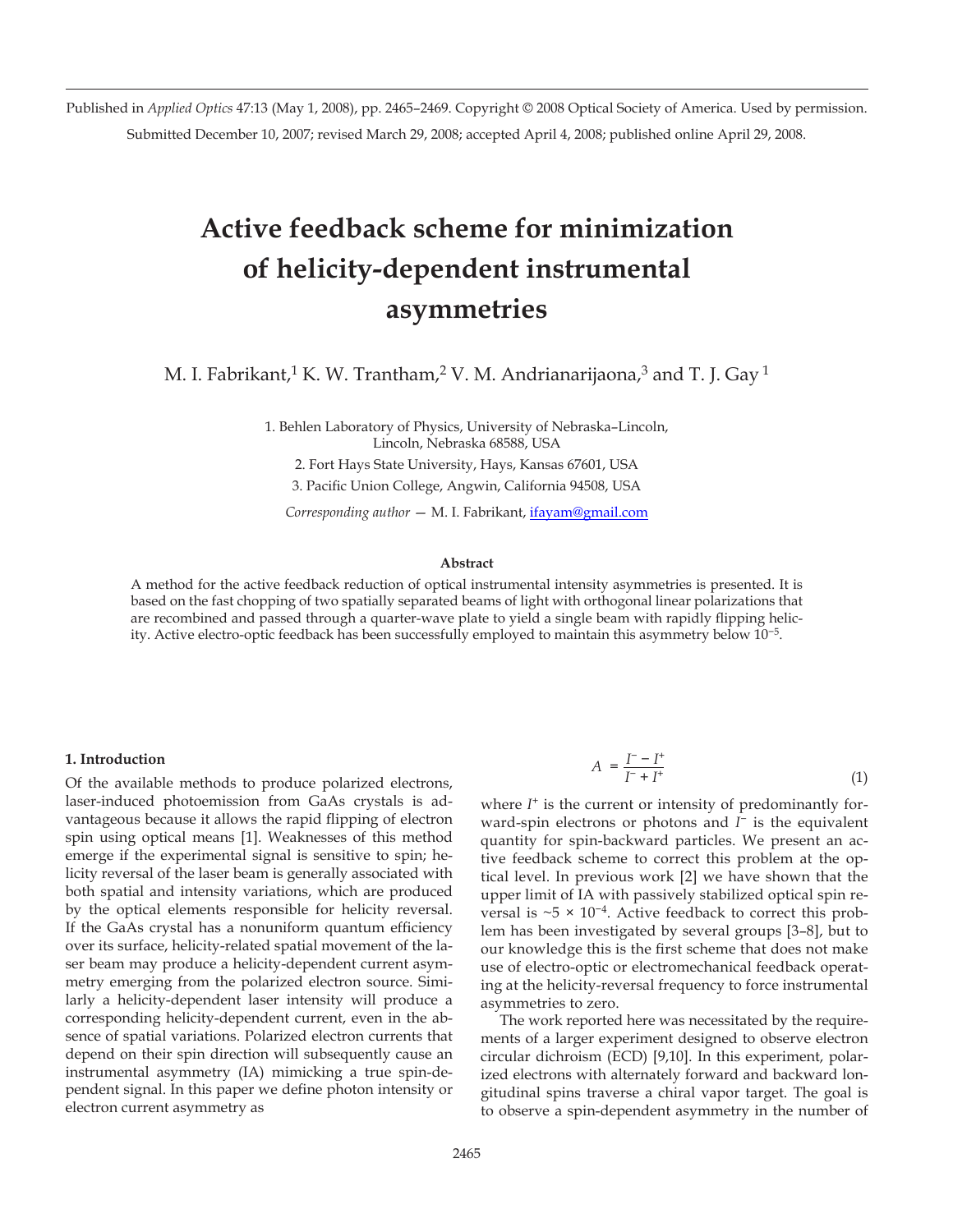electrons that traverse the target. This asymmetry is expected to be very small—of the order of 10−4 [11]. In order to observe such small values, it is important that the experiment's IA be significantly smaller than 10−4.

# **2. Apparatus**

Previous versions of our ECD experiment, which were plagued by large (~10−4) IAs, employed passive measures such as temperature stabilization and refocusing optics to minimize these effects [2,3]. The helicity of the polarized light was flipped by using a single photoelastic modulator (PEM) to vary the retardance [12]. The primary source of instrumental asymmetries resulted from the spatial drifting of the light beam, which is an inherent consequence of the PEM [2,13]. To overcome these problems we devised an optical system that flips the helicity of polarized light mechanically rather than electro-optically and that uses slow active feedback to limit time-varying IAs.

The optical system is shown schematically in Figure 1. It uses a 75mW, 785nm Power Technology diode laser (Model LDCU5/7873). This laser was specially built to have excellent polarization and intensity stability with regard to temperature. Nevertheless we use a linear polarizer (LP) to ensure the initial light polarization. Afterward the laser light passes through a crystalline half-waveplate (Meadowlark H1557) and a computer-controlled liquid crystal retarder (LCR: Meadowlark LVR-200). It then passes through a polarizing beam splitter (Thorlabs PBS3) creating two orthogonally polarized spatially separated beams of light. When the half-waveplate is rotated, intensity is redistributed between these two beams. A mechanical chopper (Thorlabs MC1000A) is inserted so that, when it is positioned correctly, it allows only one beam to pass at a time. The purpose of the LCR will be explained in Section 3. After the chopper, each beam is reflected by a mirror into a second



**Figure 1.** Schematic of the optical system. Light from the laser is separated into its constituent polarizations (arrows) and recombined in space, but not in time, with the aid of a chopper. The intensity of each polarization is measured with diode 1 (using the He–Ne signal from diode 2 as a reference) and the LCR is adjusted to minimize the intensity asymmetry. Helicity is flipped by the passage of the temporally alternating linear polarization through a fixed quarter-wave plate.

polarizing beam splitter that acts to spatially recombine the two beams. The effect of this setup is to separate the beams in time using the chopper, but recombining them in space with the two beam splitters. The recombined beam then passes into diode 1. The photodiode signal can be monitored with an oscilloscope or a computer. Finally a third beam, generated by a He–Ne laser, is shot through the chopper into diode 2. This beam is used to create a reference signal with which we compare the signal that reaches diode 1. A synchronization output from the chopper controller was available, but was found not to remain in phase with the diode 1 signal.

#### **3. Measuring Asymmetry and Positive Feedback**

The problems associated with IAs lie not in their nonzero value per se, but in the fact that they drift in time. If an IA did not drift, it could be minimized by passive means, measured carefully, and subtracted from the ECD signal to yield true asymmetries. We consider first the problem of IA measurement, and then the use of active feedback to eliminate IA drifting.

The signals that reach diodes 1 and 2 are modified square waves [see Figures 2(a) and 2(b), respectively]. Both diode signals run to Keithly 1645 picoammeters, and the analog voltage outputs of these meters are sampled with a National Instruments PCI-6143 data acquisition card. The card samples data in "burst mode" by making many measurements at the sampling frequency, storing them in a buffer,



**Figure 2.** Raw signals in arbitrary units as read by the computer data acquisition card: (**a**) recombined intensity, (**b**) trigger waveform, (**c**) time derivative of the trigger signal with rejection thresholds indicated.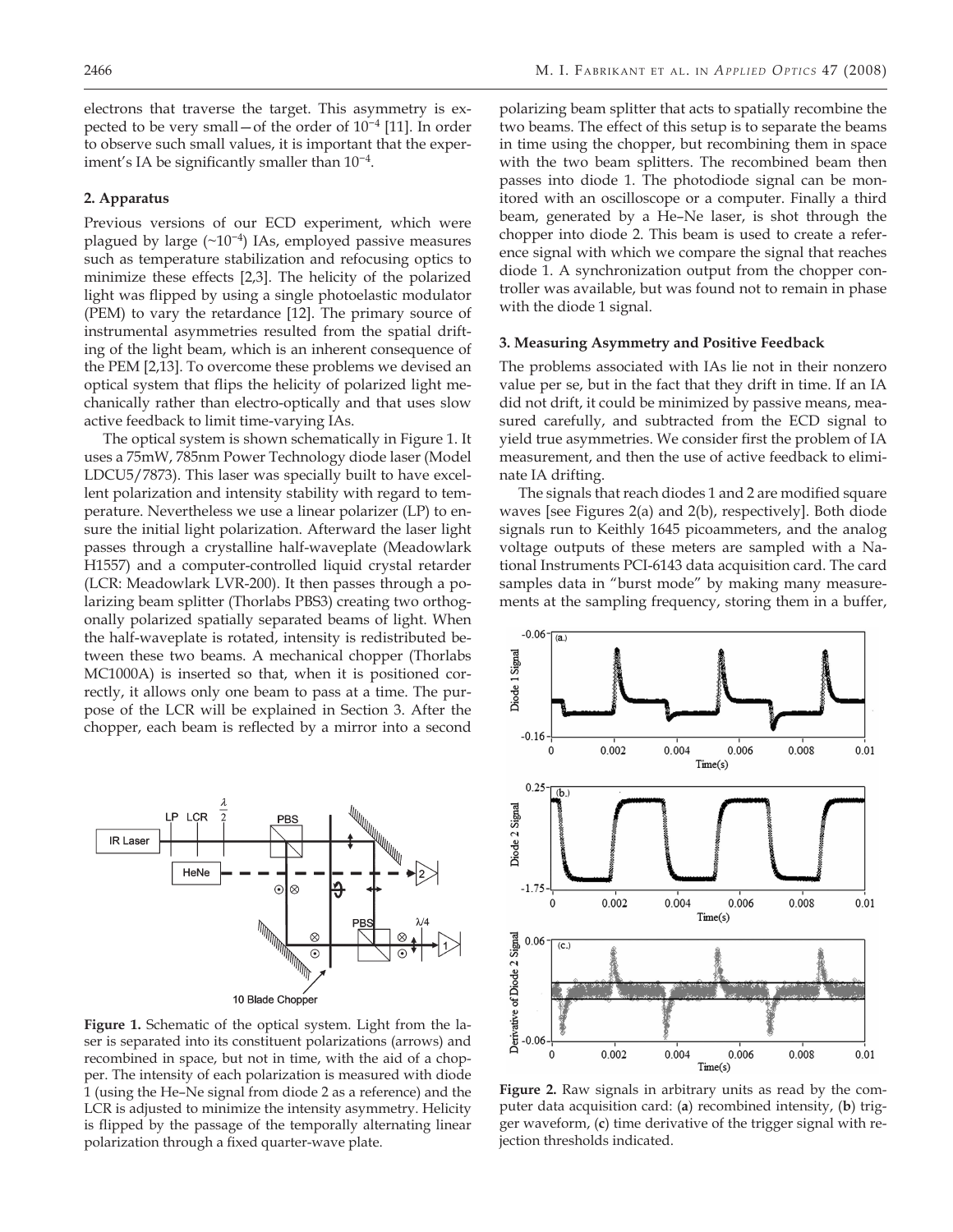and outputting all resulting data to the computer after the desired number of samples has been reached. The diode 1 signal represents the intensity of the recombined beams [see Figure 2(a)]. Since the separated beam intensities are generally different, a modified square-wave results. The spikes in the signal are the result of both beams being partially on simultaneously as the chopper switches from one blade to the next. The diode 2 signal is a square-wave that maintains a fixed phase relationship to the diode 1 signal.

Asymmetry *A* can be calculated using *I*+(−) taken from the upper (lower) flat regions of the square-wave in Figure 2(a). To get an accurate value for *I*<sup>+</sup> and *I*<sup>−</sup>, we must eliminate any sampling of data in the vicinity of the spikes in the square wave. We differentiate the reference signal [see Figure 2(c)] and reject all data points where the absolute slope of the trigger signal is less than some threshold—typically 0.01V/s. We then use the trigger signal in combination with the chopping rate to bin all *I*+ and *I* <sup>−</sup>points and take their respective averages. The region of the chopper cycle over which sampling occurs, as dictated by the reference beam, is shown in Figure 2(c).

The choice of chopper speed, sampling rate, and sampling time is dictated by three criteria: (1) at least one chopper waveform must be sampled, that is, a high and low intensity are required to calculate an intensity asymmetry; (2) the data acquisition time taken to measure an asymmetry value must be short compared to characteristic IA drift times; and (3) the chopping rate must not be faster than the response time of the diodes. A typical chopper frequency in these experiments was 500 Hz with a sample rate of 200 kHz and a data acquisition time for one asymmetry value of 50 ms.

We cannot assign an uncertainty to this value because there is no way of knowing whether these results obey a normal distribution or what the width of that distribution is. We therefore repeat this process 1000 times and extract a mean and standard deviation of the mean to give an average asymmetry measurement with an uncertainty. This compound measurement takes ~1.2 s to make. The number of data points used to determine a single asymmetry value is not taken into account explicitly when calculating an uncertainty for the composite asymmetry. Nevertheless as a consequence of the criteria above, this number influences the uncertainty and must be sufficiently high to allow a small uncertainty to be reached in a reasonable amount of time.

The main source of systematic error in any asymmetry measurement is asymmetry drift. One way to minimize this error is to chop the beam very quickly and sample many times in a given chopping period; the shorter the chopping period, the less opportunity the asymmetry has to drift within a given measurement of A. This improves the accuracy of any given asymmetry measurement but does not improve the problem of overall drift. To correct long-term drift, active feedback to set the IA to zero must be employed. An example of such an asymmetry measurement taken for our optical system over an extended period of time is shown in Figure 3. Over the course of 1.5 h, the

asymmetry drifts drastically to values much greater than the expected experimental asymmetry. To eliminate this drift we employ active feedback.

In the simplest system we would have only the halfwaveplate to orient the linear polarization precisely at 45°, just upstream of the first beam splitter. One way to feed back on asymmetry would be to make an asymmetry measurement and rotate the half-waveplate to continually force the asymmetry to zero. We can analyze the effects of various elements in our optical train using the technique of Mueller calculus [14]. In our case we begin with a vertically polarized state of light emitted by the laser:

$$
\vec{P} = \begin{bmatrix} 1 \\ -1 \\ 0 \\ 0 \end{bmatrix}
$$
 (2)

In this vector,  $P_0$  is the total intensity,  $P_1$  is the difference between the intensity of horizontally and vertically polarized light,  $P_2$  is the intensity difference in the 45 $\degree$  and 135 $\degree$ polarization directions, and  $P_3$  is the difference in intensity between right- and left-handed circularly polarized light. The half-waveplate can be represented by the following operator:

$$
\left[\frac{\lambda}{2}\right] = \begin{bmatrix} 1 & 0 & 0 & 0 \\ 0 & 1 & 0 & 0 \\ 0 & 0 & -1 & 0 \\ 0 & 0 & 0 & -1 \end{bmatrix}
$$
 (3)

To account for the rotation of the half-waveplate, we introduce the rotation operators

$$
[R_{\pm}(a)] = \begin{bmatrix} 1 & 0 & 0 & 0 \\ 0 & \cos(2a) & \mp \sin(2a) & 0 \\ 0 & \pm \sin(2a) & \cos(2a) & 0 \\ 0 & 0 & 0 & 1 \end{bmatrix}
$$
(4)

where *a* is the angle of rotation. Multiplying these matrices together gives us a final Stokes vector:<br>  $\rightarrow$ 

$$
\vec{P}_{\text{final}} = [R_a] \cdot [\lambda/2] \cdot [R_{-a}] \cdot \vec{P}
$$



**Figure 3.** Long-term behavior of asymmetry without feedback.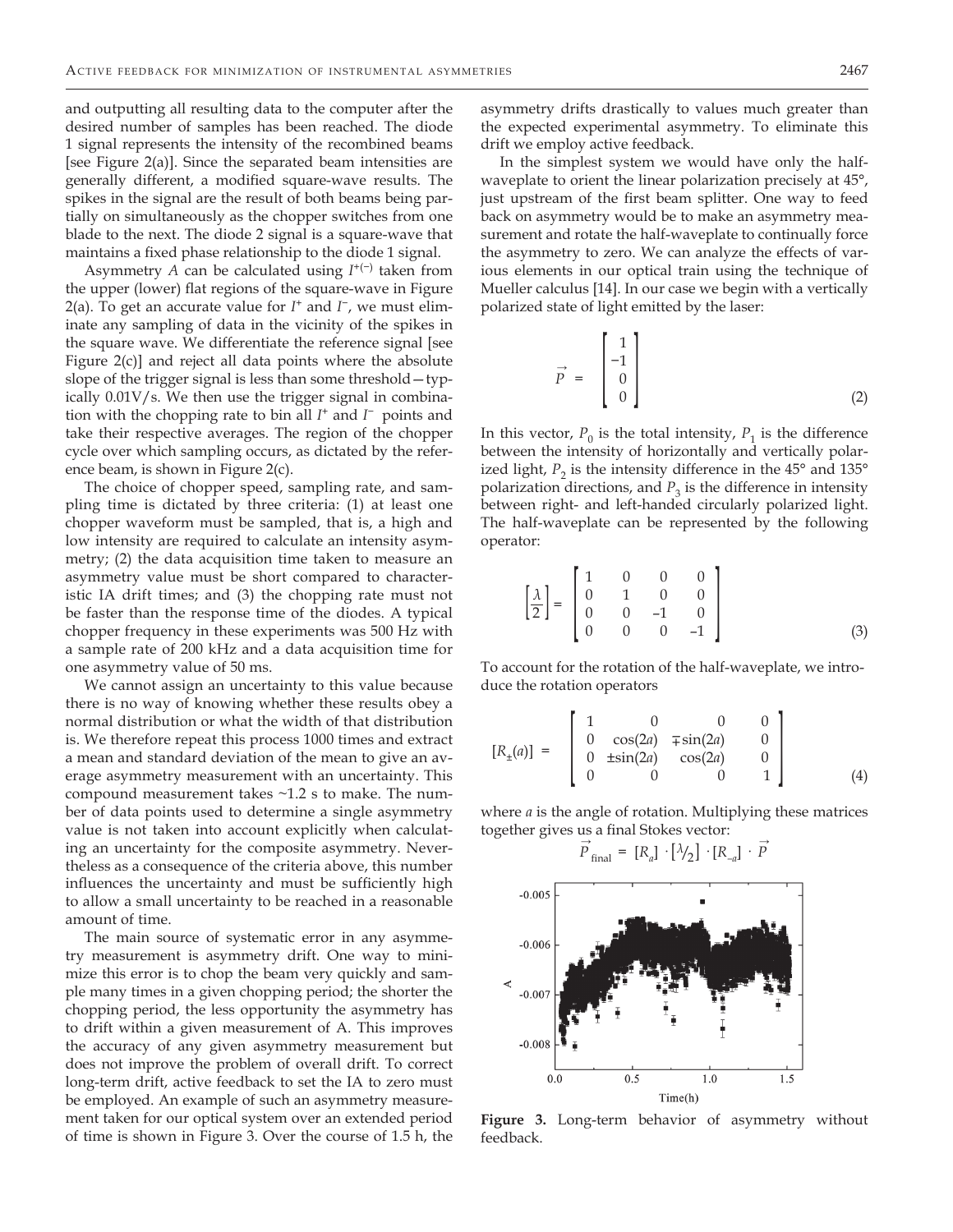The polarizing beam splitters may be regarded as fixed LPs. The intensity asymmetry is therefore given by  $P_{final, 1} = P_{fi}$  $_{\text{nal, 0}}$  = sin(4*a*). Since  $P_{\text{final, 0}}$  is defined to be 1, we can simply extract the  $P_{final, 1}$  component to obtain the asymmetry. The goal is to maintain the asymmetry at  $A = 0$ ; the magnitude of the rate of asymmetry change versus half-waveplate angle at these points is 4/rad. If we wish to control the asymmetry to within  $10^{-5}$ , we must control the angle of the half-waveplate to  $\sim 0.5$  arc sec. Since this is near the precision limit of commercially available nanorotators, the plane of polarization is instead fine-tuned electronically by changing the retardance of the LCR (see Figure 1).

We represent the LCR as a retarder with variable retardance *d* that depends on a voltage *v*:

[LCR] = 
$$
\begin{bmatrix} 1 & 0 & 0 & 0 \ 0 & 1 & 0 & 0 \ 0 & 0 & \cos(d(v)) & \sin(d(v)) \ 0 & 0 & -\sin(d(v)) & \cos(d(v)) \end{bmatrix}
$$
 (5)

The fast axis of this retarder is fixed at 45°. Therefore the final Stokes vector is given by  $P_{\text{final}} = [R_a] \cdot [\lambda/2] \cdot [R_{-a}]$ .  $[R_{45^{\circ}}]$  · [LCR] ·  $[R_{-45^{\circ}}]$  · *P*. The resulting asymmetry is *A* =  $cos(4a) cos(d(v)).$ 

The retardance–voltage curve provided by Meadowlark Optics is shown in Figure 4. Also shown in Figure 4 is our measurement of the LCR retardance–voltage curve obtained by placing the LCR between (imperfect) crossed polarizers and measuring the transmitted intensity as a function of *v*. Taking into account that the two polarizers have a value of  $K<sub>incident</sub> = 0.965$  [15], we obtain the results of Figure 4. Using these results and the Mueller analysis of the system in Figure 1, we can predict the optical system asymmetry as a function of LCR voltage. Both the predicted and the measured results of this are shown in Figure 5, where the half-waveplate angle is 0° (vertical).

In a typical linear feedback scheme, we would measure the asymmetry and alter the system (i.e., output a voltage to the LCR) in a way that would make the asymmetry tend to zero. This would all take place during a discrete time

> 3.0 2.5

> $2.0$

1.5

1.0

 $0.5$ 

 $0.0$ 

 $\theta$ 

 $\overline{2}$ 

Retardance (radians)



 $\,8\,$ 

6

 $10\,$ 



**Figure 5.** Asymmetry versus LCR voltage.

interval *i*. Our feedback voltage was determined by  $v_{i+1}$  =  $A_i k + v_i$ , where  $A_i$  is the measured asymmetry and  $v_i$  is the voltage outputted during this time step. In the region near  $A(v_0) \equiv 0$ ,  $A(v) = (dA/dv)|_{v_0} (v - v_0)$ . Thus, for small  $A$ ,  $k =$ −d*v*/d*A|v*<sup>0</sup> .

The asymmetry measurement must be made by averaging over many chopper cycles to avoid feeding back on noise. However, in the beginning of a feedback cycle, when changes in asymmetry are large, we average over fewer cycles so that the time it takes to feed back is not much larger than the time it takes for the asymmetry to change. We therefore use an adaptive method that alters the number of chopper cycles used to make a measurement with regard to how large the asymmetry is. We use only two categories of chopper cycle integration; if the asymmetry is > 0.001, we use 10 chopper cycles, but if it is < 0.001, we use 100. We find that this is sufficient to feed back in a reasonable amount of time. Figure 6 shows the short-term behavior of the asymmetry when this feedback system is applied.

#### **4. Results**

Figure 7 shows the long-term asymmetry behavior with feedback, excluding the first few minutes when the asymmetry was >10−4. As discussed in Section 3, when no feedback is applied, the asymmetry exhibits significant drifting



**Figure 6.** Short-term feedback behavior.